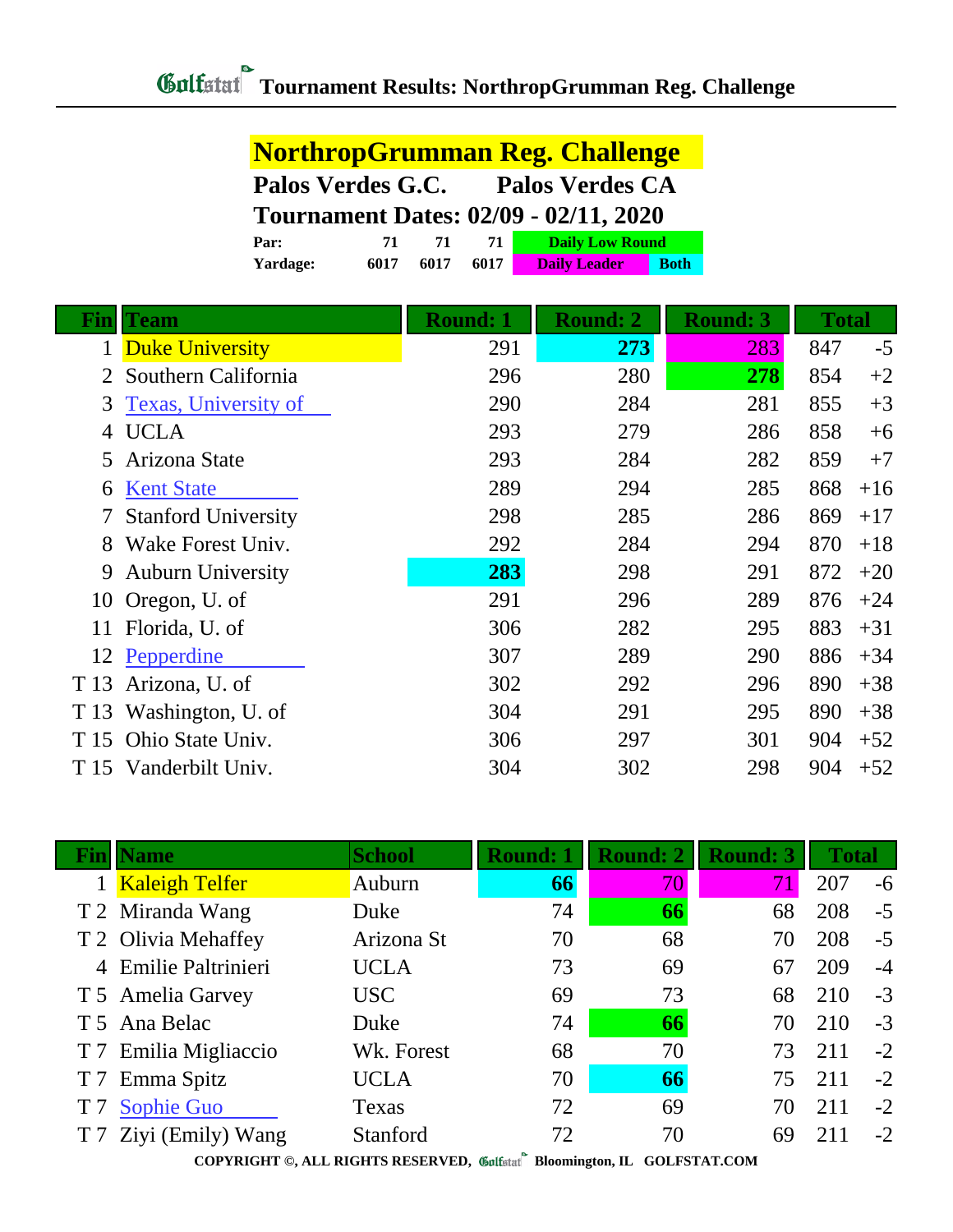## **Tournament Results: NorthropGrumman Reg. Challenge**

|      | <b>Fin</b>   Name         | <b>School</b>     | <b>Round: 1</b> | <b>Round: 2</b> | <b>Round: 3</b> | <b>Total</b> |             |
|------|---------------------------|-------------------|-----------------|-----------------|-----------------|--------------|-------------|
| 11   | <b>Kaitlyn Papp</b>       | Texas             | 73              | 69              | 70              | 212          | $-1$        |
| T 12 | Alessandra Fanali         | Arizona St        | 76              | 71              | 66              | 213          | $\mathbf E$ |
| T 12 | Gabriela Ruffels          | <b>USC</b>        | 75              | 71              | 67              | 213          | E           |
|      | T 12 Megan Furtney        | Duke              | 71              | 71              | 71              | 213          | E           |
|      | T 12 Sofie Kibsga Nielsen | Oregon            | 71              | 72              | 70              | 213          | E           |
| T 16 | <b>Aline Krauter</b>      | Stanford          | 74              | 71              | 69              | 214          | $+1$        |
| T 16 | Momoka Kobori             | Pepperdine        | 71              | 73              | 70              | 214          | $+1$        |
| T 18 | <b>Agathe Laisne</b>      | Texas             | 74              | 71              | 70              | 215          | $+2$        |
|      | T 18 Linn Grant           | Arizona St        | 71              | 72              | 72              | 215          | $+2$        |
| 20   | Angelina Ye               | Stanford          | 73              | 70              | 73              | 216          | $+3$        |
| T 21 | <b>Adeena Shears</b>      | Ohio State        | 73              | 73              | 71              | 217          | $+4$        |
| T 21 | Alyaa Abdulghany          | <b>USC</b>        | 76              | 69              | 72              | 217          | $+4$        |
| T 23 | <b>Kory Nielsen</b>       | <b>Kent State</b> | 70              | 70              | 78              | 218          | $+5$        |
| T 23 | Lauren Walsh              | Wk. Forest        | 73              | 71              | 74              | 218          | $+5$        |
| T 25 | <b>Allisen Corpuz</b>     | <b>USC</b>        | 76              | 69              | 74              | 219          | $+6$        |
| T 25 | <b>Brooke Sansom</b>      | Auburn            | 70              | 75              | 74              | 219          | $+6$        |
| T 25 | <b>Emilee Hoffman</b>     | Texas             | 71              | 75              | 73              | 219          | $+6$        |
| T 25 | <b>Hollie Muse</b>        | Arizona           | 73              | 74              | 72              | 219          | $+6$        |
| T 29 | <b>Addison Baggarly</b>   | Florida           | 81              | 67              | 72              | 220          | $+7$        |
| T 29 | Clara Manzalini           | Florida           | 75              | 73              | 72              | 220          | $+7$        |
| T 29 | Gina Kim                  | Duke              | 72              | 70              | 78              | 220          | $+7$        |
| T 29 | Malia Nam                 | <b>USC</b>        | 78              | 71              | 71              | 220          | $+7$        |
| T 29 | Mariel Galdiano           | <b>UCLA</b>       | 74              | 72              | 74              | 220          | $+7$        |
|      | T 29 Martha Lewis         | Washington        | 77              | 74              | 69              | 220          | $+7$        |
| T 29 | Tze-Han Lin               | Oregon            | 70              | 75              | 75              | 220          | $+7$        |
|      | T 36 Alexa Melton         | Pepperdine        | 74              | 72              | 75              | 221          | $+8$        |
|      | T 36 Briana Chacon        | Oregon            | 75              | 75              | 71              | 221          | $+8$        |
|      | T 36 Caley McGinty        | <b>Kent State</b> | 72              | 80              | 69              | 221          | $+8$        |
|      | T 36 Chloe Salort         | <b>Kent State</b> | 73              | 77              | 71              | 221          | $+8$        |
|      | T 36 Karen Miyamoto       | Washington        | 76              | 72              | 73              | 221          | $+8$        |
|      | T 36 Karoline Stormo      | <b>Kent State</b> | 74              | 76              | 71              | 221          | $+8$        |
|      | T 36 Letizia Bagnoli      | Wk. Forest        | 75              | 71              | 75              | 221          | $+8$        |
|      | T 36 Mart Perez SanMartin | Florida           | 74              | 71              | 76              | 221          | $+8$        |
|      | T 44 Mychael O'Berry      | Auburn            | 73              | 76              | 73              | 222          | $+9$        |
|      | T 44 Sara Kouskova        | Texas             | 75              | 76              | 71              | 222          | $+9$        |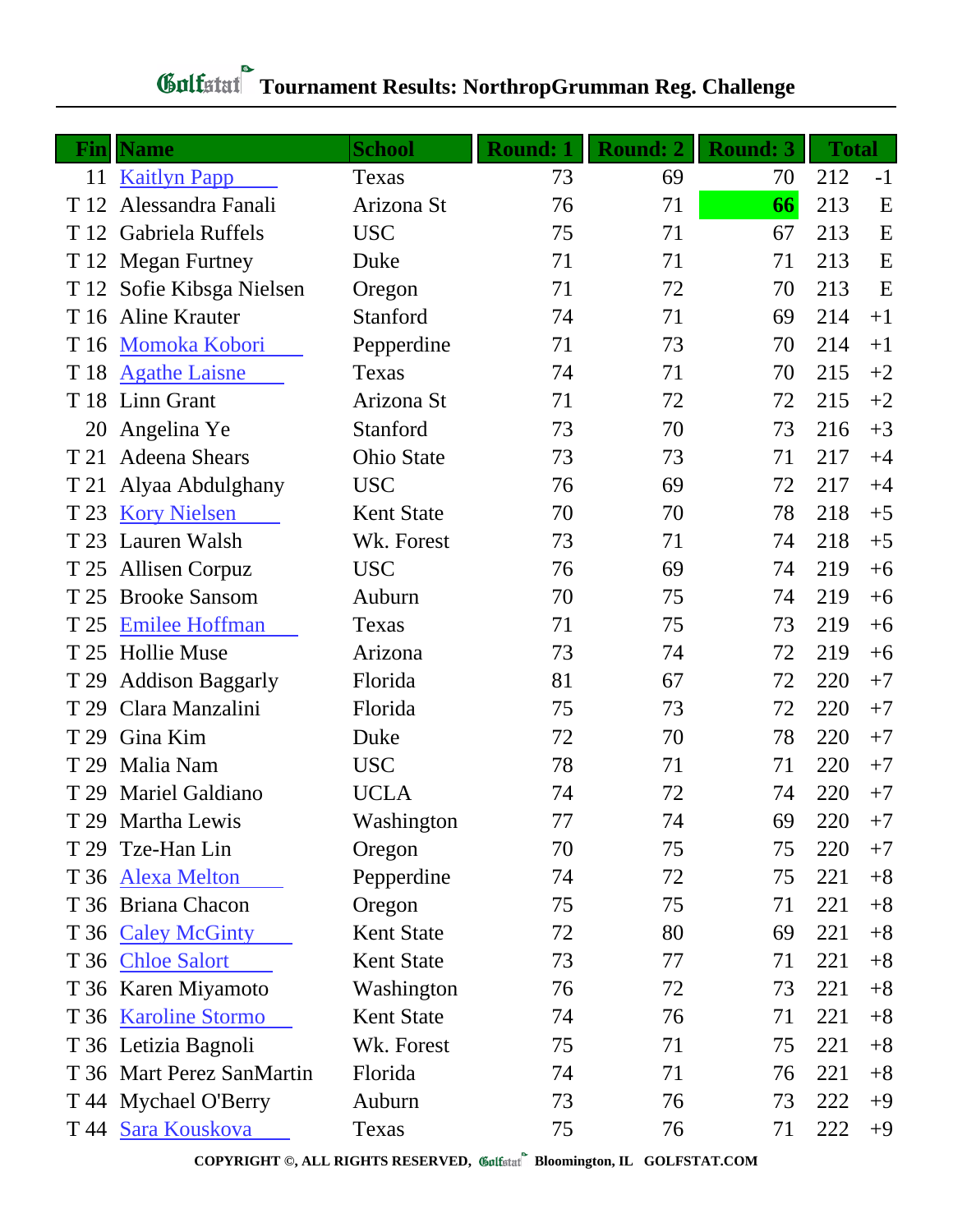## **Tournament Results: NorthropGrumman Reg. Challenge**

| Finll           | <b>Name</b>               | <b>School</b>     | <b>Round: 1</b> | <b>Round: 2</b> | <b>Round: 3</b> | <b>Total</b> |
|-----------------|---------------------------|-------------------|-----------------|-----------------|-----------------|--------------|
|                 | T 44 Therese Warner       | Arizona           | 75              | 68              | 79              | 222<br>$+9$  |
| T 47            | Phoebe Yue                | <b>UCLA</b>       | 76              | 77              | 70              | $223 + 10$   |
| T 47            | Rino Sasaki               | Washington        | 74              | 73              | 76              | $223 + 10$   |
| T 49            | <b>Annabel Wilson</b>     | <b>UCLA</b>       | 76              | 72              | 76              | $224 + 11$   |
| T 49            | <b>Megan Dennis</b>       | Pepperdine        | 81              | 69              | 74              | $224 + 11$   |
| T <sub>49</sub> | <b>Pimnipa Panthong</b>   | <b>Kent State</b> | 79              | 71              | 74              | $224 + 11$   |
| T 49            | Vanessa Knecht            | Wk. Forest        | 76              | 72              | 76              | $224 + 11$   |
| T 53            | Amy Matsuoka              | Oregon            | 78              | 74              | 73              | $225 + 12$   |
|                 | T 53 Lauren Peter         | <b>Ohio State</b> | 73              | 74              | 78              | $225 + 12$   |
|                 | T 53 Mari Escobar Domingo | Florida           | 79              | 71              | 75              | $225 + 12$   |
|                 | T 56 Amanda Linner        | Arizona St        | 76              | 74              | 76              | $226 + 13$   |
|                 | T 56 Megan Schofill       | Auburn            | 76              | 77              | 73              | $226 + 13$   |
|                 | T 58 Abbey Carlson        | Vanderbilt        | 83              | 71              | 73              | $227 + 14$   |
|                 | T 58 Auston Kim           | Vanderbilt        | 71              | 79              | 77              | $227 + 14$   |
|                 | T 58 Louise Yu            | Vanderbilt        | 75              | 77              | 75              | $227 + 14$   |
|                 | T 58 Morgan Baxendale     | Vanderbilt        | 75              | 79              | 73              | $227 + 14$   |
|                 | T 58 Raquel Olmos         | Arizona St        | 80              | 73              | 74              | $227 + 14$   |
| T 58            | Siyun Liu                 | Wk. Forest        | 82              | 73              | 72              | $227 + 14$   |
|                 | T 58 Yukie Sasaki         | <b>Ohio State</b> | 78              | 77              | 72              | $227 + 14$   |
|                 | T 65 Kailie Vongsaga      | Arizona           | 75              | 79              | 74              | $228 + 15$   |
|                 | T 65 Kayley Marschke      | Auburn            | 74              | 79              | 75              | $228 + 15$   |
| T 67            | Alice Duan                | Washington        | 78              | 72              | 79              | $229 + 16$   |
|                 | T 67 Aneka Seumanutafa    | <b>Ohio State</b> | 74              | 76              | 79              | $229 + 16$   |
|                 | T 67 Brooke Seay          | Stanford          | 79              | 75              | 75              | $229 + 16$   |
|                 | T 67 Erica Shepherd       | Duke              | 77              | 78              | 74              | $229 + 16$   |
|                 | T 71 Aiko Leong           | <b>USC</b>        | 81              | 74              | 75              | $230 + 17$   |
| T 71            | Gile Bite Starkute        | Arizona           | 80              | 79              | 71              | $230 + 17$   |
| T 71            | Sandra Nordaas            | Arizona           | 79              | 71              | 80              | $230 + 17$   |
| T 71            | <b>Skylar Thompson</b>    | Ohio State        | 81              | 77              | 72              | $230 + 17$   |
| T 75            | <b>Annabell Fuller</b>    | Florida           | 78              | 76              | 77              | $231 + 18$   |
|                 | T 75 Ching-Tzu Chen       | Oregon            | 75              | 80              | 76              | $231 + 18$   |
| 77              | <b>Brittany Kwon</b>      | Washington        | 77              | 78              | 77              | $232 + 19$   |
| 78              | <b>Sifan He</b>           | Pepperdine        | 81              | 75              | 77              | $233 + 20$   |
| 79              | <b>Reese Guzman</b>       | Pepperdine        | 84              | 79              | 71              | $234 + 21$   |
|                 | T 80 Jayna Choi           | Vanderbilt        | 83              | 75              | 77              | $235 +22$    |